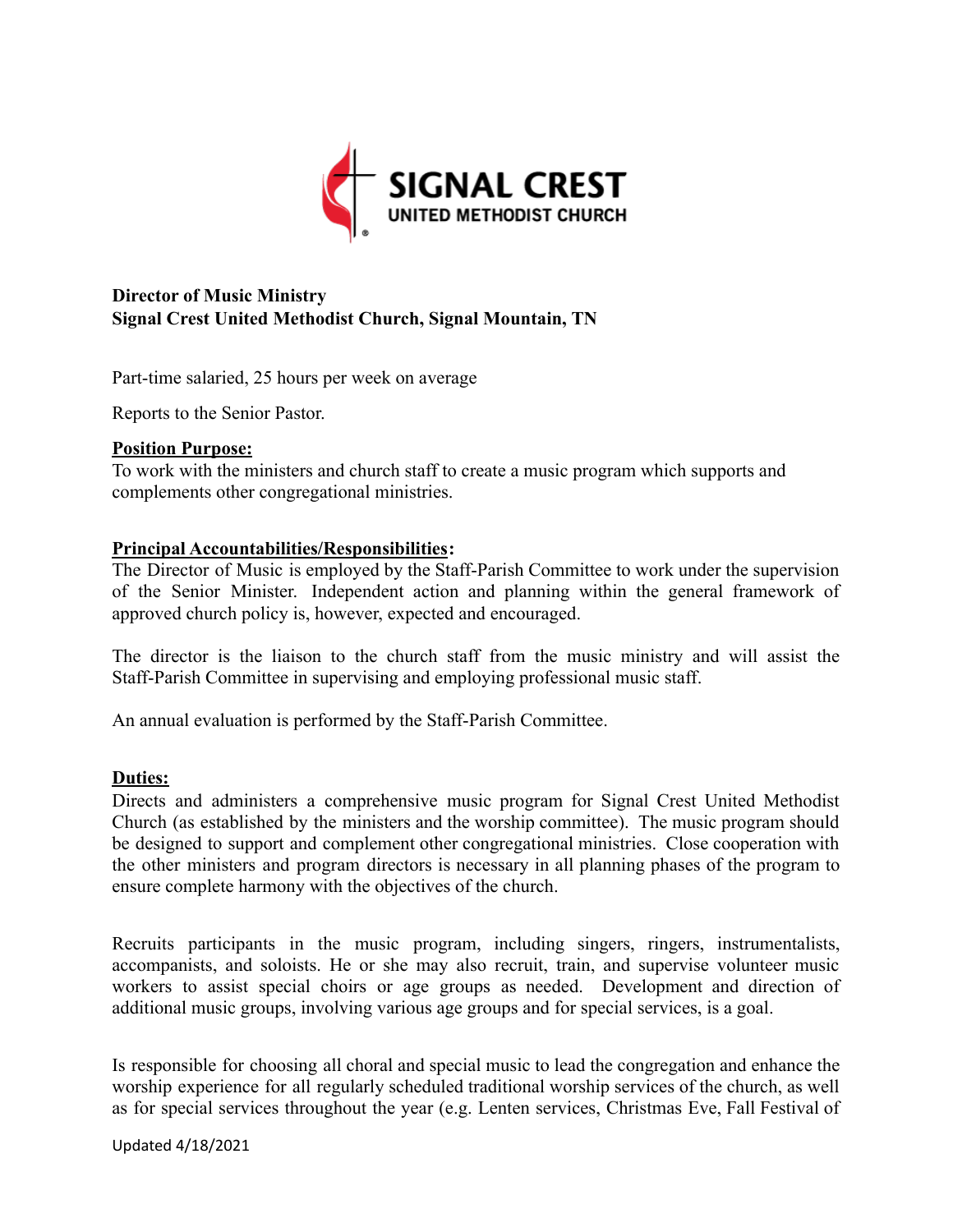Faith, etc.). Aligns design of weekly slides with Pastor's theme or sermon series and uploads slides to ProPresenter in advance of Sunday service. Coordinates with a volunteer team that assists behind the scenes with all aspects of the audio-visual production of the service including slides, sound, lighting, and video.

Plans and coordinates all church music groups so as to provide appropriate opportunity for participation by all choirs in worship services and other church functions. All choirs should also be offered the opportunity to participate in large choral works, musicals, cantatas, pops programs, etc., when appropriate. All performances must be planned in advance and in coordination with music and ministerial staff and seasonal program committees (e.g., Advent and Lent). The director meets regularly with the church organist to coordinate calendar scheduling, and posts musical events on the church calendar well in advance in order to avoid conflicts with other church activities. He or she establishes and adjusts as necessary all musical rehearsals and communicates rehearsal and performance schedule with participants.

Meets in *ex-officio* capacity with the Church Council at all regular and special meetings.

Facilitates preparation of the annual music budget for final approval by the Administrative Board. The minister/director works within the established budget for expenditure of funds allotted, following standard church procedures for securing all supplies and services (such as maintenance, replacement, or acquisition of all musical instruments, sheet music, choir robes, etc.). He or she also engages and supervises the work of such additional musicians as are desired for regular or special programs or services.

Plans and implements enrichment opportunities for music program participants, such as retreats, art camps, workshops, etc.

Develops and/or provides musical leadership as needed for other church programs such as Sunday School, Vacation Bible School, etc.

Weddings and funerals will be arranged privately by the participants.

## **Minimum Qualifications:**

The Director of Music must possess:

A strong, contagious Christian faith, as well as an understanding of the doctrine and policies of the United Methodist Church.

Bachelor's Degree in Music preferred (but not required), demonstrated musical talent, both vocal and instrumental, strength in conducting, ability to positively communicate with staff and volunteers, organizational skills, ability to provide music in a digital format for on-line services and vision to grow the music ministry of the church. Training and experience in direction of choral, handbell, and instrumental music, with special emphasis in sacred music, is essential.

Willingness to cooperate closely with other program staff and to support all other programs and ministries of the church.